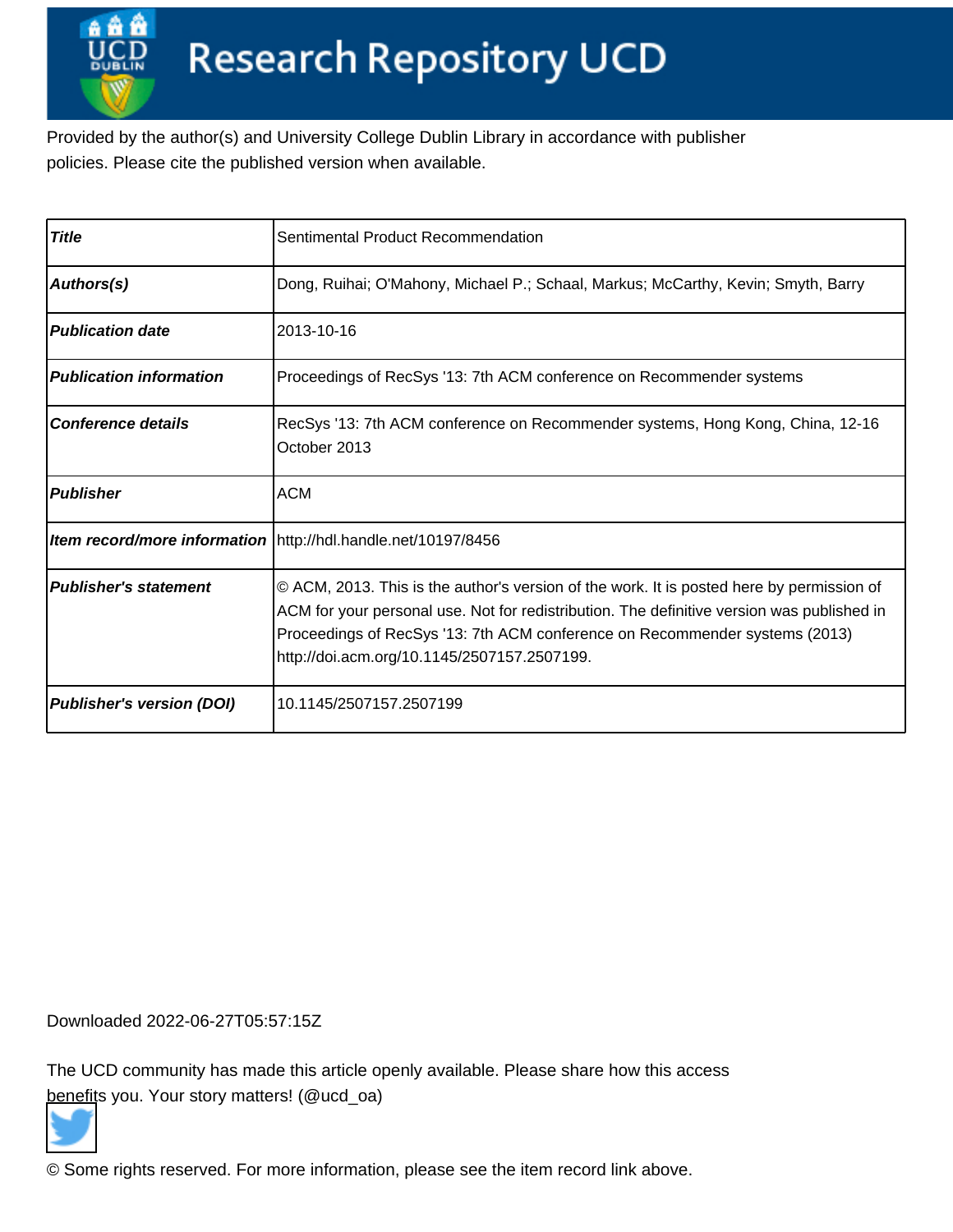# **Sentimental Product Recommendation**

Ruihai Dong† , Michael P. O'Mahony‡ , Markus Schaal† , Kevin McCarthy† , Barry Smyth‡ †CLARITY: Centre for Sensor Web Technologies ‡INSIGHT: Centre for Data Analytics School of Computer Science and Informatics University College Dublin, Dublin, Ireland firstname.lastname@ucd.ie

# ABSTRACT

This paper describes a novel approach to product recommendation that is based on opinionated product descriptions that are automatically mined from user-generated product reviews. We present a recommendation ranking strategy that combines similarity and sentiment to suggest products that are similar but superior to a query product according to the opinion of reviewers. We demonstrate the benefits of this approach across a variety of Amazon product domains.

# Categories and Subject Descriptors

H.3.3 [Information Search and Retrieval]: Information filtering; H.3.5 [Online Information Services]: Web-based services

# Keywords

.

User-generated Reviews; Opinion Mining; Sentiment-based Product Recommendation

# 1. INTRODUCTION

Consider the 13" Retina MacBook Pro. At the time of writing its *product features*, as listed by Amazon, cover technical details such as screen-size, RAM, processor speed, and price. These are the type of features that one might expect to find in a conventional content-based recommender [9]. Often, such features can be difficult to locate and can be technical in nature, thereby limiting recommendation opportunities and making it difficult for casual shoppers to judge the relevance of suggestions. However, the MacBook Pro has more than 70 reviews which encode valuable insights into a great many of its features; from its "beautiful design" and "great video editing" capabilities to its "high price". These features capture more detail than a handful of technical (catalog) features. They also encode the opinions of real users and thus provide a basis for product comparisons.

We consider the following in this paper: can such features be used as the basis for a new type of experiential product recommendation, which is based on genuine user experiences? Are these features sufficiently rich to be a viable alternative to more conventional product descriptions based on meta-data or catalog features? And what type of recommendation strategies might be used?

There have been a number of efforts focused on extracting feature-based product descriptions from reviews. The work in [10] is representative in this regard and describes the use of shallow NLP techniques for explicit feature extraction and sentiment analysis; see also [6]. The features extracted, and the techniques used, are similar to those presented in this paper, although in the case of the former there was a focus on the extraction of meronomic and taxonomic features to describe the parts and properties of a product.

Zhang et al. [11] analyze the sentiment of comparative and subjective sentences in reviews on a per-feature basis to create a semi-order of products, but do not consider the recommendation task with respect to a query product. The work in [5] is relevant in that it uses user-generated micro-reviews as the basis for a text-based content recommender, and recently work in [2] has also tried to exploit user-generated content in similar ways. In [1], a manually defined ontology is used to convert opinions extracted from reviews into a structured form. This ontology, which captures both the reviewer's skill level and experience with the product, is then leveraged for recommendation.

The work in this paper uses existing techniques [4, 6–8] to automatically extract rich, opinionated product case representations from user-generated reviews and extends our earlier work [3] by introducing a new approach to sentimentbased recommendation and a hybrid approach for combining similarity and sentiment during recommendation.

## 2. MINING PRODUCT EXPERIENCES

The reviews for each product,  $P$ , are converted into a rich, feature-based, experiential case in 3 steps as follows (Figure 1). See [3] for more details.

Extracting Review Features. Shallow NLP and statistical methods are used to mine features from reviews [6, 7]. We consider bi-gram features which conform to one of two part-of-speech co-location patterns: a noun preceded by an adjective  $(AN)$  or by a noun  $(NN)$ . Single-noun features which frequently co-occur ( $\geq 70\%$  of the time) with sentiment words in the same sentence are also considered [6].

Evaluating Feature Sentiment. We use a version of opinion pattern mining to evaluate feature sentiment [8].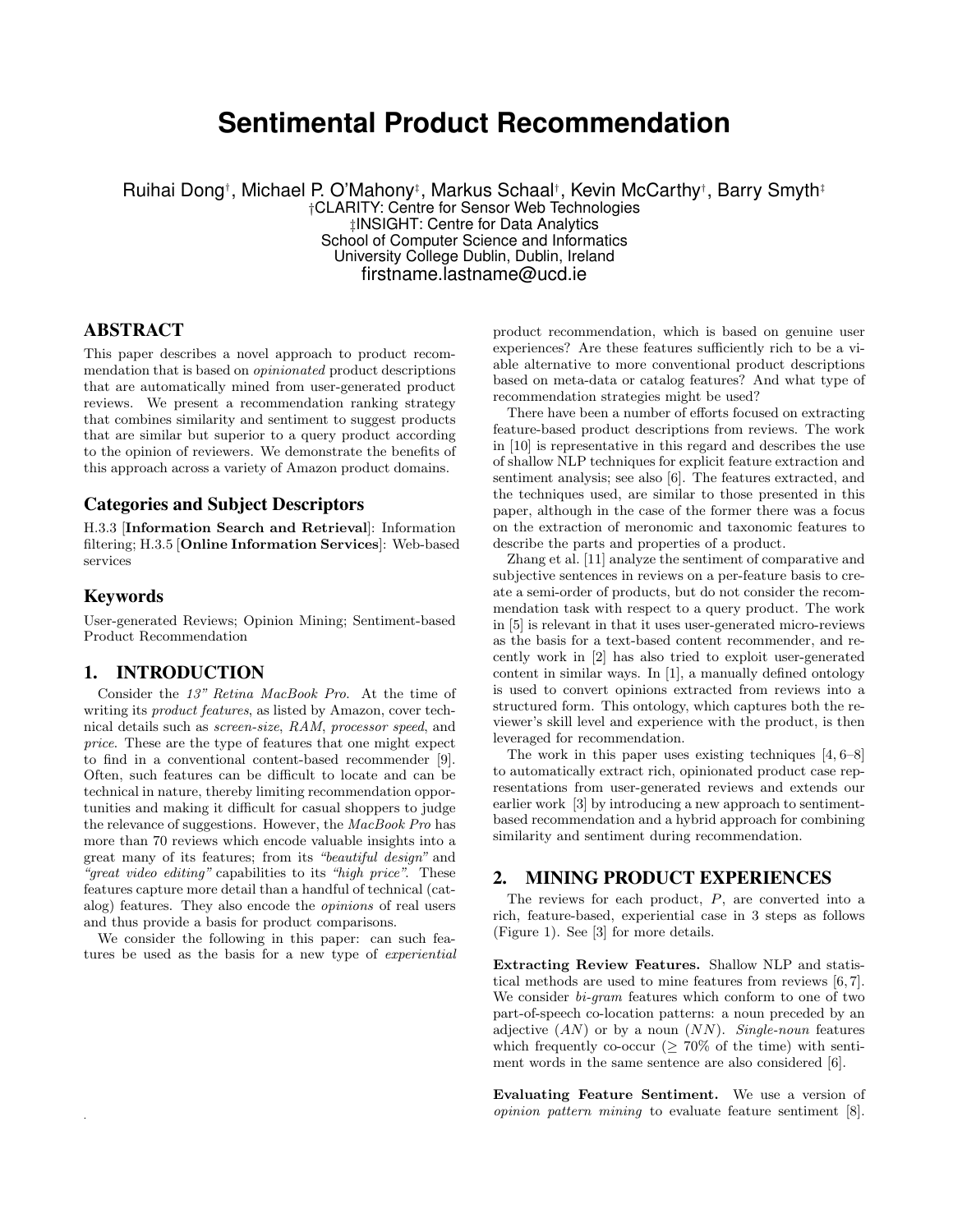For a given feature  $F_i$  in sentence  $S_j$  of review  $R_k$ , we identify the closest sentiment word  $w_{min}$  to  $F_i$  in  $S_i$ ;  $F_i$  is labeled as neutral if no sentiment words are present (sentiment words are those contained in the sentiment lexicon [6]). Next we extract the opinion pattern: the part-of-speech tags for  $w_{min}$ ,  $F_i$  and any words that occur between them. After a pass over all features, the frequency of occurrence of all patterns is noted. For valid patterns (those which occur more than once) we assign sentiment to  $F_i$  based on that of  $w_{min}$ in the sentiment lexicon; sentiment is reversed if  $S_i$  contains a negation term within a 4-word distance of  $w_{min}$ . Features associated with invalid patterns are labeled as neutral.

Generating Experiential Product Cases. For each product P we now have a set of features  $F(P) = \{F_1, ..., F_m\}$ extracted from the reviews of  $P(P|)$  and each feature  $F_i$  has an associated set of *positive*, *negative*, *or neutral* sentiment labels  $(L_1, L_2, \ldots)$ . Features which are mentioned in  $\geq 10\%$  of reviews for that product are only considered and overall sentiment (Equation 1) and popularity (Equation 2) scores are calculated;  $Pos(F_i, P)$  (resp.  $Neg(F_i, P)$ ,  $Neut(F_i, P)$  denotes the number of positive (resp. negative, neutral) sentiment labels for feature  $F_i$ . The product case,  $Case(P)$ , is then given by Equation 3.

$$
Sent(F_i, P) = \frac{Pos(F_i, P) - Neg(F_i, P)}{Pos(F_i, P) + Neg(F_i, P) + Neut(F_i, P)}
$$
\n(1)

$$
Pop(F_i, P) = \frac{|\{R_k \in Reviews(P) : F_i \in R_k\}|}{|ReviewS(P)|}
$$
 (2)

$$
Case(P) = \{ [F_i, Sent(F_i, P), Pop(F_i, P)] : F_i \in F(P) \}
$$
\n(3)

# 3. RECOMMENDING PRODUCTS

The above case representation leads to a content-based recommendation approach based on feature similarity to a query product. However, the availability of feature sentiment suggests another approach in which products that offer better quality features compared to the query product are recommended. These techniques are described below.

Similarity-Based Recommendation. Each product case is represented as a vector of features, where feature values represent their popularity in reviews (Equation 2) as a proxy for their importance. The cosine similarity between query product, Q, and candidate recommendation, C, is given by:

$$
Sim(Q, C) = \frac{\sum_{F_i \in F(Q) \cup F(C)} Pop(F_i, Q) \times Pop(F_i, C)}{\sqrt{\sum_{F_i \in F(Q)} Pop(F_i, Q)^2} \sqrt{\sum_{F_i \in F(C)} Pop(F_i, C)^2}}
$$
\n(4)

Using this approach, a set of top  $n$  recommendations are generated, ranked according to their query product similarity [9].

Sentiment-Enhanced Recommendation. Rather than recommend products using similarity alone, feature sentiment can also be used to seek products with better sentiment

than the query product. Equation 5 computes a score for feature  $F_i$  between query product  $Q$  and recommendation candidate  $C$ ; a positive (resp. negative) score means that  $C$ has higher (resp. lower) sentiment for  $F_i$  compared to  $Q$ .

$$
better(F_i, Q, C) = \frac{Sent(F_i, C) - Sent(F_i, Q)}{2}
$$
 (5)

Equation 6 computes an average better score at the product level across the shared features between Q and C. However, this approach ignores any residual features that are unique to  $Q$  or  $C$ . Thus, Equation 7 computes an average better score across the *union* of features in  $Q$  and  $C$ ; nonshared features are assigned a neutral sentiment score of 0.

$$
B1(Q, C) = \frac{\sum_{F_i \in F(Q) \cap F(C)} better(F_i, Q, C)}{|F(Q) \cap F(C)|}
$$
(6)

$$
B2(Q, C) = \frac{\sum_{F_i \in F(Q) \cup F(C)} better(F_i, Q, C)}{|F(Q) \cup F(C)|} \tag{7}
$$

Combining Similarity and Sentiment. The sentimentbased approaches above prioritise products that enjoy more positive reviews across a range of features relative to the query product. However, these recommendations may not necessarily be very similar to the query product. Thus, Equation 8 ranks recommendations based on their combined (controlled by w) similarity and sentiment with respect to  $Q; B(Q, C)$  denotes  $B1$  or  $B2$ , normalised to [0, 1].

$$
Score(Q, C) = (1 - w) Sim(Q, C) + w(B(Q, C) + 1)/2
$$
 (8)

#### 4. EVALUATION

The above approaches are evaluated using data extracted from Amazon.com during October 2012. We considered 6 product domains; here we present representative results for 3 domains (Table 1). For each product with  $> 10$  reviews, we extracted review texts and helpfulness information, and the top *n* recommendations as suggested by Amazon.

| Domain  | #Reviews | $#$ Products | #Features        | Sims.              |
|---------|----------|--------------|------------------|--------------------|
|         |          |              | $\mu$ ( $\sigma$ | $\mu$ ( $\sigma$ ) |
| Tablets | 17,936   | 166          | 26(10)           | 0.6(0.1)           |
| Phones  | 14.860   | 257          | (5<br>9          | 0.5(0.2)           |
| GPS     | 12.115   | 119          | 24               | 0.6<br>(0.2)       |

Table 1: Dataset statistics.

#### 4.1 Mining Rich Product Descriptions

The success of our approach depends on its ability to translate user-generated reviews into useful product cases. Table 1 shows the mean and standard deviation of the number of features that are extracted for each domain. On average, 9-26 features are extracted per product case, indicating that reasonably feature-rich cases are generated. Table 1 (last column) also shows the mean and standard deviation of the pairwise product cosine similarities. Again the results bode well because they show a relatively wide range of similarity values; very narrow ranges would suggest limitations in the expressiveness of extracted product representations.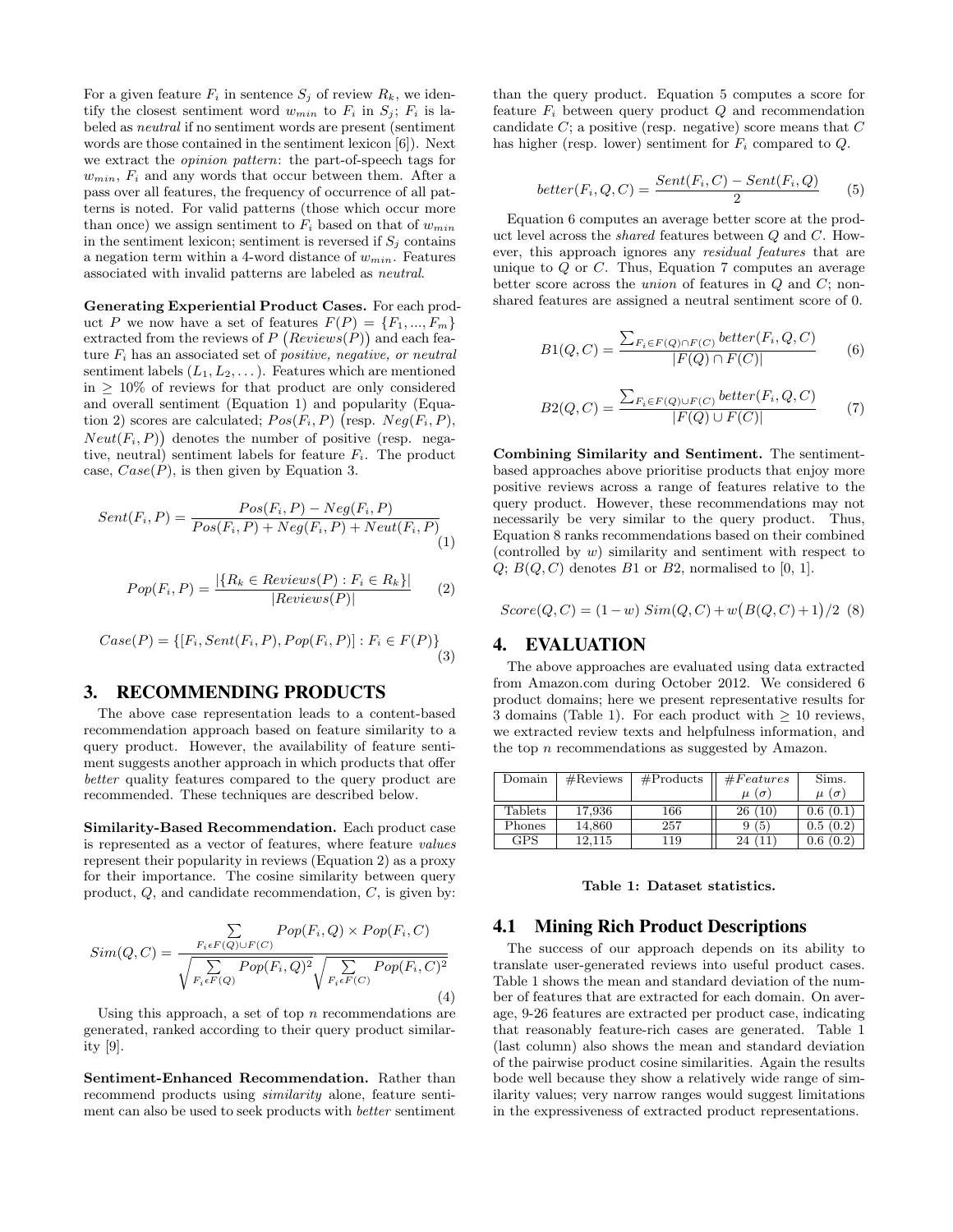# 4.2 Recommendation Performance

A standard leave-one-out approach is used in our evaluation, comparing our recommendations for each product to those produced by Amazon. Thus, for each product (referred to as the *query product*,  $Q$ ) in a given domain, we generate a set of top 5 recommendations using Equation 8, varying  $w$  from 0 to 1 in steps of 0.1. This produces 22 recommendation lists for each  $Q$ , 11 each for  $B1$  and  $B2$ , which we compare to Amazon's own recommendations for Q.

### *4.2.1 Ratings Benefit*

We use Amazon's overall product ratings as an independent measure of product quality. The ratings benefit metric compares two sets of recommendations based on their ratings (Equation 9), where a ratings benefit of 0.1 means that our recommendations  $R$  enjoy an average rating score that is  $10\%$  higher that those produced by Amazon  $(A)$ .

$$
Benefit(R, A) = \frac{\overline{Rating(R)} - \overline{Rating(A)}}{\overline{Rating(A)}}\tag{9}
$$

We also compute the *query product similarity*, the average similarity based on mined feature representations between our recommendations and the query product. This allows us to evaluate whether our techniques produce recommendations that are related to the query product and also provides a basis for comparison to Amazon's recommendations.

For each domain, Figure  $3(a-c)$  shows B1 and B2 results for top 5 recommendations. Ratings benefit scores (left yaxis, dashed lines) for  $B1$  (circles) and  $B2$  (squares) against  $w$  (x-axis), along with the corresponding query product similarity values (right y-axis, solid lines), are shown. The average similarity between the query product and the Amazon recommendations is also shown, which is independent of  $w$ and so appears as a solid horizontal line in each graph.

#### *4.2.2 Contrasting Sentiment and Similarity*

At  $w = 0$ , Equation 8 is equivalent to a pure similaritybased approach to recommendation using cosine, because sentiment is not contributing to the overall recommendation score. For this configuration there is little or no ratings benefit; the recommendations produced have very similar average ratings to those produced by Amazon. However, the recommendations that are produced are more similar to the query product, in terms of the features mentioned in reviews, than Amazon's own recommendations. For example, in the *Phones* domain (Figure 3(b)) at  $w = 0$ , recommendations based on cosine have a query product similarity of 0.8 compared to 0.6 for Amazon's recommendations.

At  $w = 1$ , where recommendations are based solely on sentiment, we see a range of maximum positive ratings benefits (from 0.18 to 0.23) across all 3 product domains. B2 outperforms  $B1$ , except for  $GPS$ , indicating that the sentiment associated with residual (non-shared) features is important, at least for two of the three domains considered. Consider again the *Phones* domain (Figure 3(b)). At  $w = 1$ , we see a ratings benefit of 0.11 and 0.21 for B1 and B2, respectively. Thus, products recommended by B2 enjoy ratings that are 21% higher than Amazon's recommendations, an increase of almost one point on average for Amazon's 5-point scale.

However, these ratings benefits are offset by a drop in query product similarity. At  $w = 1$ , query product similarity falls below that of the Amazon recommendations. Thus, a tradeoff exists between ratings benefits and query product similarity.

#### *4.2.3 Combining Similarity and Sentiment*

The relative contribution of similarity and sentiment is governed by  $w$  (Equation 8). As  $w$  increases a gradual increase in ratings benefit for B1 and B2 is seen, especially at larger w, with  $B2$  outperforming  $B1$  except for  $GPS$ . The slope of the ratings benefit curves and the maximum benefit achieved is influenced by the ratings distribution in each domain. For example, *Phones* and Tablets have ratings distributions with relatively low means and high standard deviations. Thus, more opportunities for improved ratings exist and, indeed, the highest ratings benefits are seen for these domains (above 0.2 at  $w = 1$  for  $B2$ ).

Regarding query product similarity, there is little change for  $w < 0.7$ . But for  $w > 0.7$  there is a reduction as sentiment tends to dominate during recommendation ranking. This query product similarity profile is remarkably consistent across all product domains and in all cases B2 better preserves query product similarity compared to B1.

To better understand the relative performance of B1 and  $B2$  with respect to the Amazon baseline as w varies, we need a point of reference for the purpose of a like-for-like comparison. To do this we compare our techniques by fixing  $w$ at the point at which the query product similarity curve intersects with the Amazon query product similarity level and then reading the corresponding ratings benefits for B1 and B2. This is a useful reference point because it allows us to look at the ratings benefit offered by  $B1$  and  $B2$  when delivering recommendations that have the same query product similarity as the baseline Amazon recommendations.

Figure 2 shows these ratings benefits and corresponding  $w$ values for  $B1$  and  $B2$ . The results clarify the positive ratings benefits that are achieved using sentiment-based recommendation without compromising query product similarity. For Tablets and Phones there are very significant ratings benefits, especially for B2 (resp. 15% and 21%). As stated above,  $B1$  outperforms  $B2$  for  $GPS$ , but in a relatively minor way, suggesting that the sentiment associated with residual features is not playing a significant role in this domain.

Finally, note the consistency of the  $w$  values at which the query product similarity of the sentiment-based recommendations matches that of Amazon. For each domain,  $w \approx 0.9$ (for B2) delivers recommendations that balance query product similarity with significant ratings benefits; whether this value of w applies in general we leave to future work.

#### 5. CONCLUSIONS

The objective of this work has been twofold: (1) to convert unstructured reviews into rich product descriptions and (2) to use these product descriptions in a recommender system that combines similarity and sentiment. Our results show clear benefits in terms of recommendation quality compared to Amazon's own recommendations. In this work, we have considered one particular approach to similarity: a cosine metric calculated over the frequency of occurrence of extracted product features. A question arises as to whether this approach indeed reflects an authentic notion of product similarity as judged by human assessment. A detailed exploration of this matter is left to future work; however, we note that preliminary assessments attest to the validity of our approach.